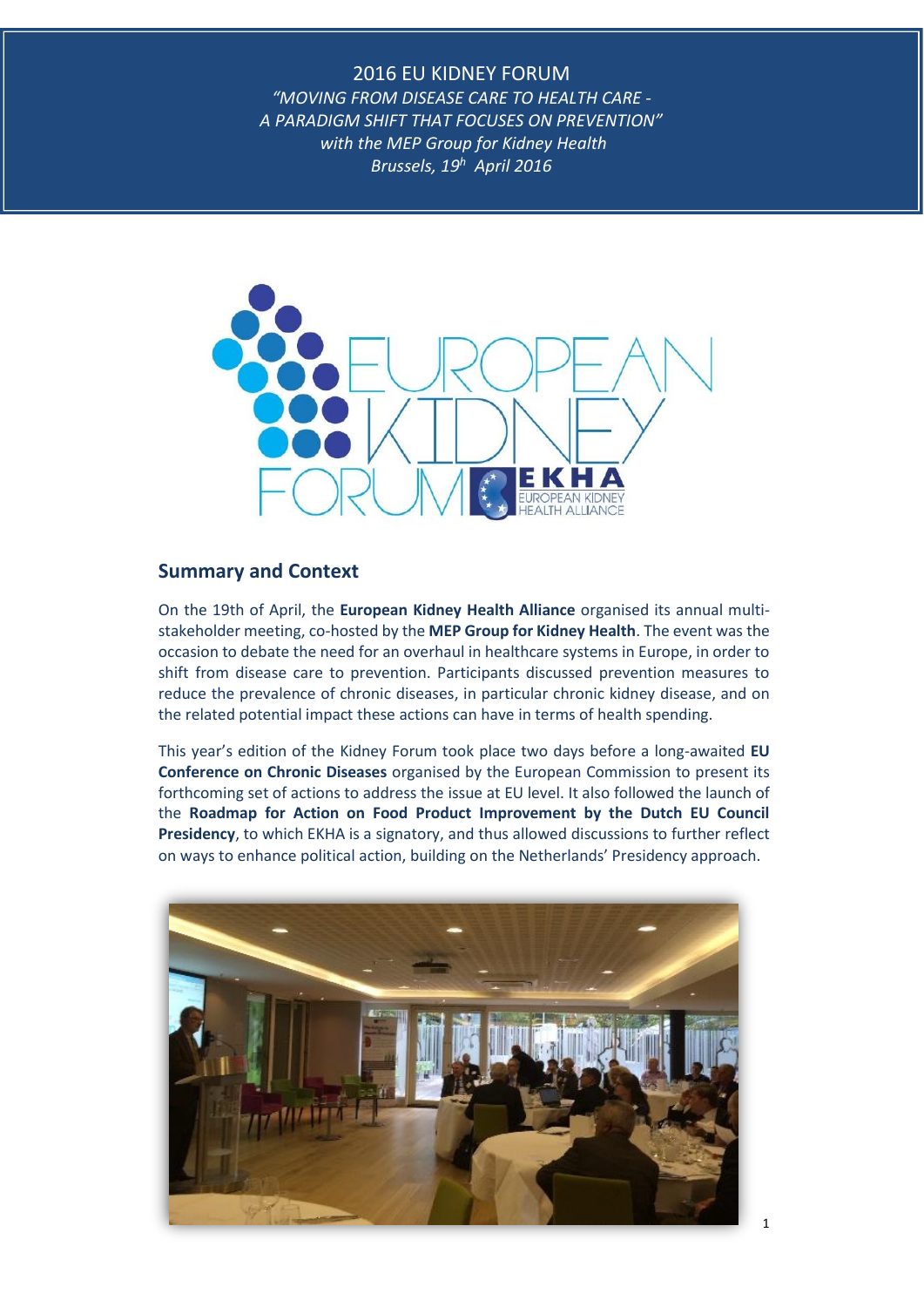*"MOVING FROM DISEASE CARE TO HEALTH CARE - A PARADIGM SHIFT THAT FOCUSES ON PREVENTION" with the MEP Group for Kidney Health Brussels, 19<sup>h</sup> April 2016*

## **Welcome**

### *MEP Karin Kadenbach, Chair of the MEP Group for Kidney Health*



In her function as Chair of the **MEP Group for Kidney Health**, **Karin Kadenbach** welcomed the audience gathering patients, EU policy-makers, representatives from the scientific community as well as members of kidney health advocacy organisations.

She firstly reminded the importance of preserving citizens' good health, stressing the related **need to coordinate care in a way that focuses on the prevention of diseases**.

Highlighting the widely acknowledged additional benefits of prevention for the economics of healthcare systems, she pointed at the **overall lack of financial resources dedicated to prevention in EU and national health programmes**.

Welcoming the European Commission's actions to address the risk-factors of the disease including tobacco use, poor diet and lack of physical activity, she called for greater EU response to the challenges of prevention, to effectively enhance the change and design sustainable healthcare systems in Europe.

# **The EU's role in supporting Member States to prioritise prevention**

### *DG SANTE Deputy Director General Martin Seychell*

**Dr Martin Seychell** introduced the role of the **European Commission** in supporting national Governments to put prevention at the forefront of their national public health policy approach. Speaking ahead of the Chronic Disease conference of the European Commission, which aimed to present EU intended action to respond to the

burden of chronic diseases in Europe, he outlined that emphasis would be placed on concerted approach to prevention. Dr Seychell especially explained that the bottom line of the EU approach will be to direct all existing instruments at EU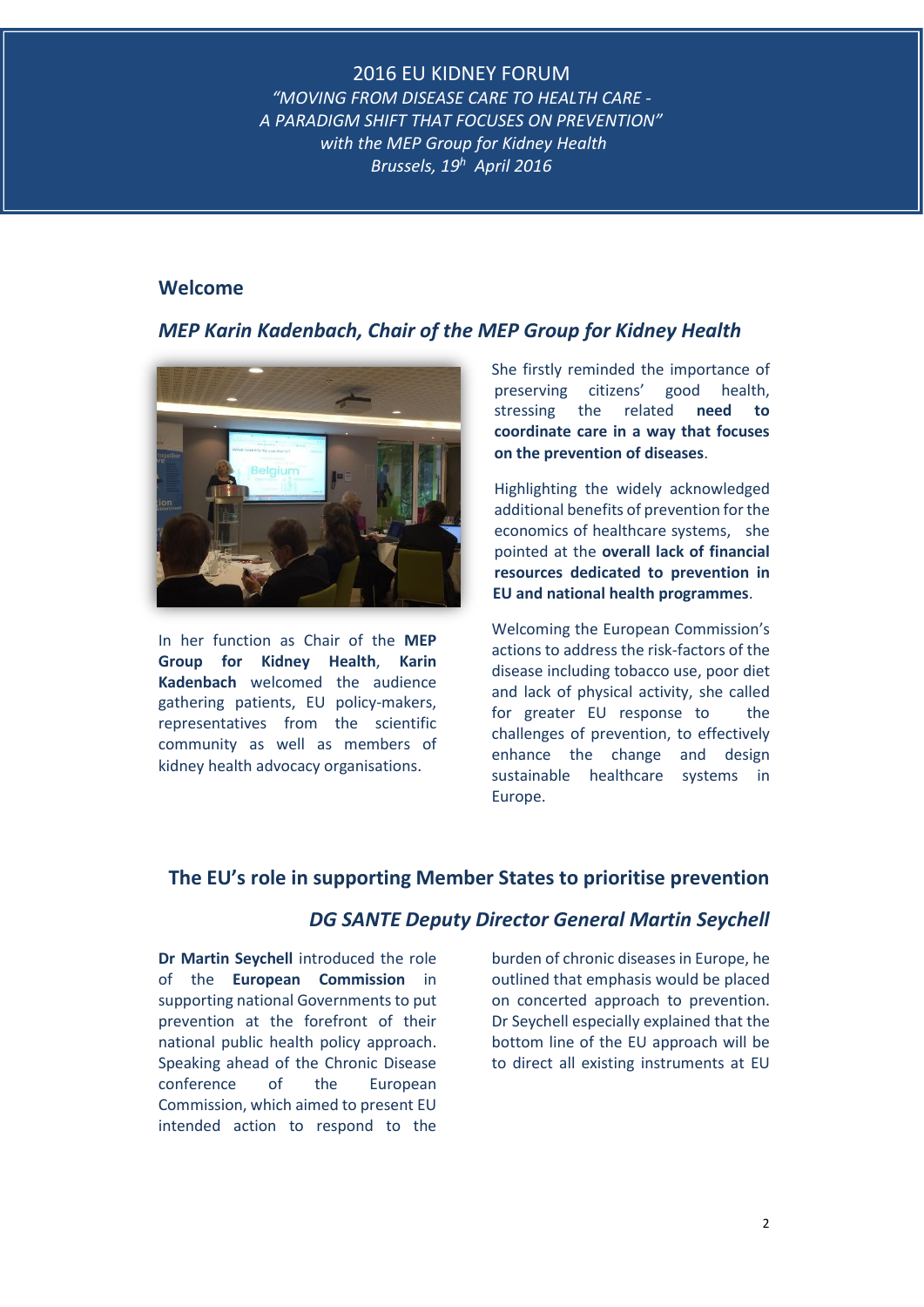2016 EU KIDNEY FORUM *"MOVING FROM DISEASE CARE TO HEALTH CARE - A PARADIGM SHIFT THAT FOCUSES ON PREVENTION" Hosted by the MEP Group for Kidney Health Brussels, 19<sup>h</sup> April 2016*

level to address chronic diseases, including policy and financial tools; and foment synergies amongst them to set a "package of tools" that can be used by stakeholders. This will include optimising the use of health networks to tackle the disease triggers amongst which social inequalities, working conditions, and lifestyle risk factors, in order to promote changes which will have a long-term impact on citizen's health.



## **The Economics of Prevention**

#### *Prof. Gérard De Pouvourville*

**Prof Gérard de Pouvourville**'s focused his talk on the ways in which prevention decrease the societal cost of chronic disease. He started by explaining the distinction between primary prevention and secondary prevention, which covers actions and services provided once the disease has occurred in a patient, in contradiction with primary prevention which aims at preventing the occurrence and development of the disease.

Prof de Pouvourville particularly highlighted the **cost-effectiveness of primary prevention** in light with the related economic savings for healthcare systems. Underlining that prevention is global and multi-target because it addresses risk-factors that are common to multiple conditions, he particularly pointed at the main obstacle to an effective implementation of primary prevention programs being the public stakeholders' belief that promoting healthy lifestyles is difficult.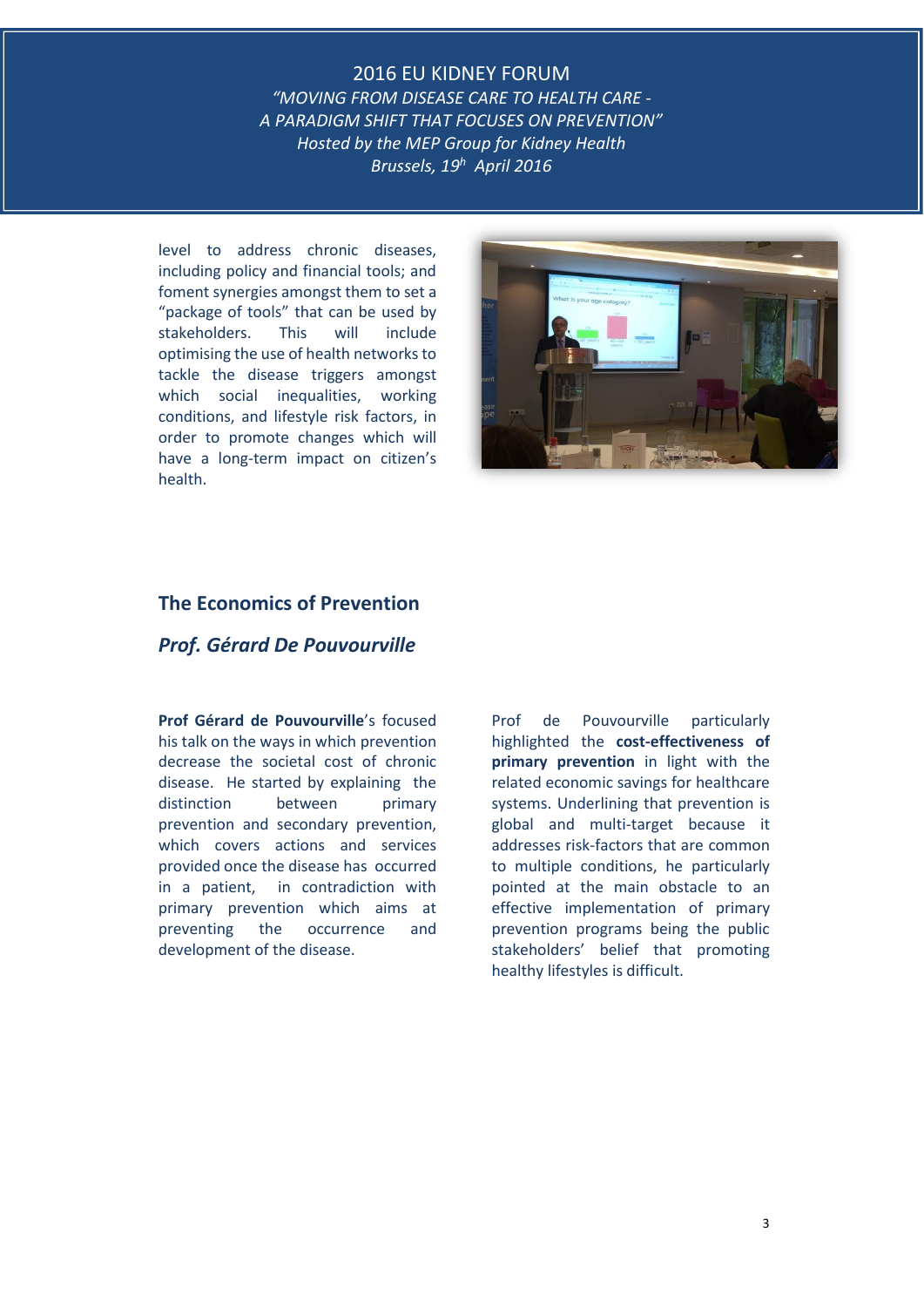*"MOVING FROM DISEASE CARE TO HEALTH CARE - A PARADIGM SHIFT THAT FOCUSES ON PREVENTION" Hosted by the MEP Group for Kidney Health Brussels, 19<sup>h</sup> April 2016*

# **An example of Policy in Action: Tangible action on Prevention Dutch Presidency's Roadmap for Food Product Improvement**

## *Mrs Jonneke Reichert*

In her capacity as officer in the Netherlands Ministry of Health, Welfare and Sport, **Mrs Janneke Reichert** presented the Dutch EU Presidency priority on food product improvement, aimed at **making the healthy choice, the easy choice for EU citizens**. The Presidency's priority, which comes in line with the overall goal of enhancing disease prevention at EU level, aims at developing concerted action at EU level between all interested parties and further build on the support of Member States and national experiences, to move towards a healthier product offer with reduced levels of salt, saturated fats and added sugars in food products.

She particularly stressed how greater product competition and less salt, fat and sugar content in food would help make the healthy choice the easy choice.

Mrs Reichert gave an overview of the Presidency plans, which include strengthening the close cooperation with the European Commission in the field and aim for the adoption of Council Conclusions at the Health Minister meeting on the  $17<sup>th</sup>$  of June, in addition to working in close coordination with the EU Council trio Presidencies to establish sustainable and long-term actions.

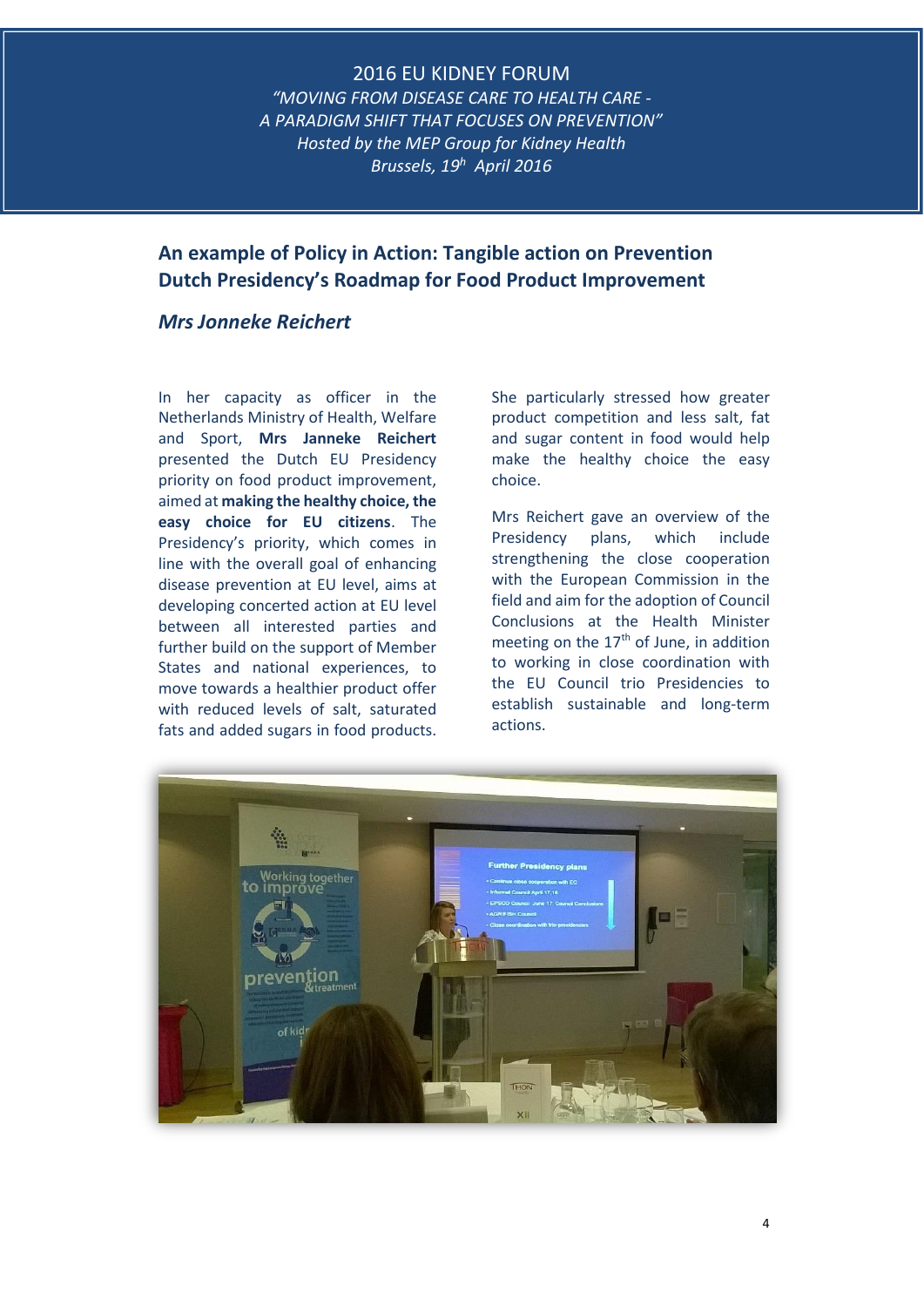*"MOVING FROM DISEASE CARE TO HEALTH CARE - A PARADIGM SHIFT THAT FOCUSES ON PREVENTION" Hosted by the MEP Group for Kidney Health Brussels, 19<sup>h</sup> April 2016*

# **How to Move from Concept to Reality? EKHA's Policy Recommendations for Prevention**

### **Prof Em. Raymond Vanholder, Chair, EKHA**

**Prof Em. Raymond Vanholder** is the Chairman of EKHA, the organiser of the EU Kidney Forum. Building on EKHA's 2015 Policy Recommendations for Sustainable Kidney Care, Prof Vanholder explained that **increasing screening of the at-risk population, promoting healthy diets and life-style modifications, working with industry to develop healthier food products and easier to understand food labelling, and starting early in schools to improve health literacy** amongst the European

population would have significant impacts in terms of public health and lead to a sustainable reduction of the prevalence of chronic diseases in Europe.

He especially accentuated the need to define such preventive actions to address chronic diseases main factors including smoking, obesity and physical inactivity.

#### **Debate & Electronic voting**

After lively debates in between the presentations, participants were invited to vote electronically to define priorities for prevention programmes of kidney disease on several aspects including screening, lifestyle measures, and education. They were also asked to provide their vision on the EU's role and national health ministries' responsibilities in promoting healthy diets; as well as their views on secondary prevention priorities to prevent disease progression.

Following questions to the speakers and interaction between participants, **the audience overall voted for increased regulation on industry to do its part in helping citizens to choose healthier diets, and supporting the population with improved life-style measures and optimal management of high-risk causes as the focal points needed for prevention programmes of kidney disease**.